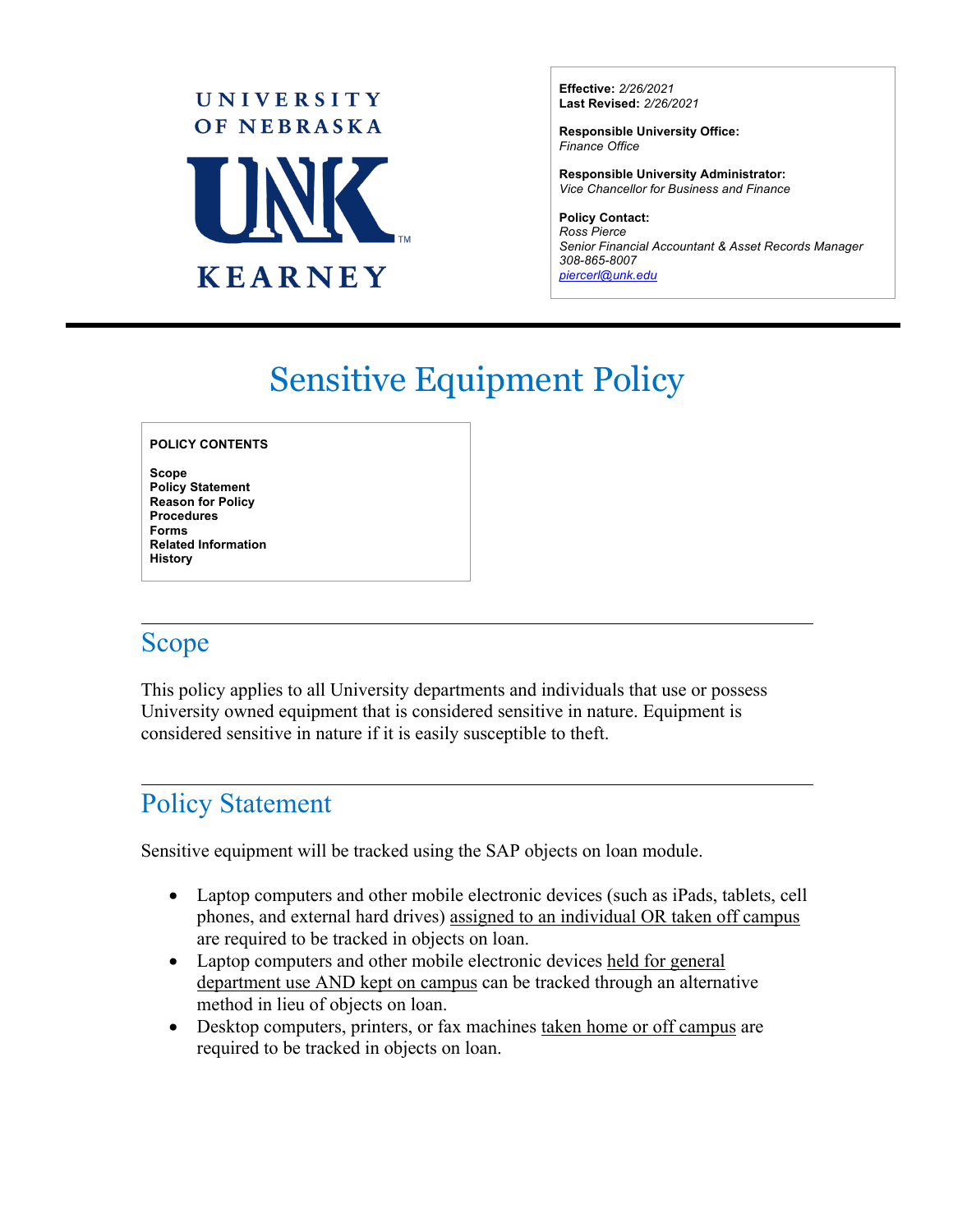- Departments, at their discretion, may include other specific items, such as cameras, iPods, research equipment, or other equipment, on an individual's objects on loan.
- Accessories to these items, such as a laptop docking station, keyboard, case/cover, etc., do not need to be recorded as separate items, but they may be included in the description of the main item if desired.

Sensitive equipment, except cellphones, should be tagged with a "Property of the University of Nebraska at Kearney" label or some similarly worded label denoting University ownership. Such labels are available upon request from the Asset Records Manager for department use.

Sensitive equipment (objects on loan) confirmations will be sent out to departments annually to confirm the assignee/responsible person, description, and serial number for each item of sensitive equipment recorded on objects on loan. Confirmations will also be sent to departments with no sensitive equipment confirming none was acquired in the past fiscal year.

# Reason for Policy

This policy provides guidance to University personnel regarding sensitive equipment to ensure UNK complies with all applicable Federal, State, and Board of Regents laws, regulations, and policies. Additionally, this policy helps ensure sensitive equipment of the University is handled appropriately and is not misappropriated.

# Procedures

Each department should designate an individual responsible for coordinating and tracking the department's sensitive equipment. This person will be responsible for:

- Completing the Objects on Loan Update Form when changes to a department employee's objects on loan record are needed, and those changes have not been reported by an IT Coordinator. Changes to report regarding sensitive equipment include the following: new purchase and assignment to an employee, return by an employee and assignment to a different employee, return by an employee and held for future assignment, return by an employee and transferred to ITS for disposal, etc.
	- o The completed electronic form (rather than a hardcopy) should be emailed to the Asset Records Manager (piercerl@unk.edu).
- Tracking a department's sensitive equipment that is not tracked through objects on loan.
- Ensuring all sensitive equipment in an employee's possession is returned when an employee leaves UNK employment.